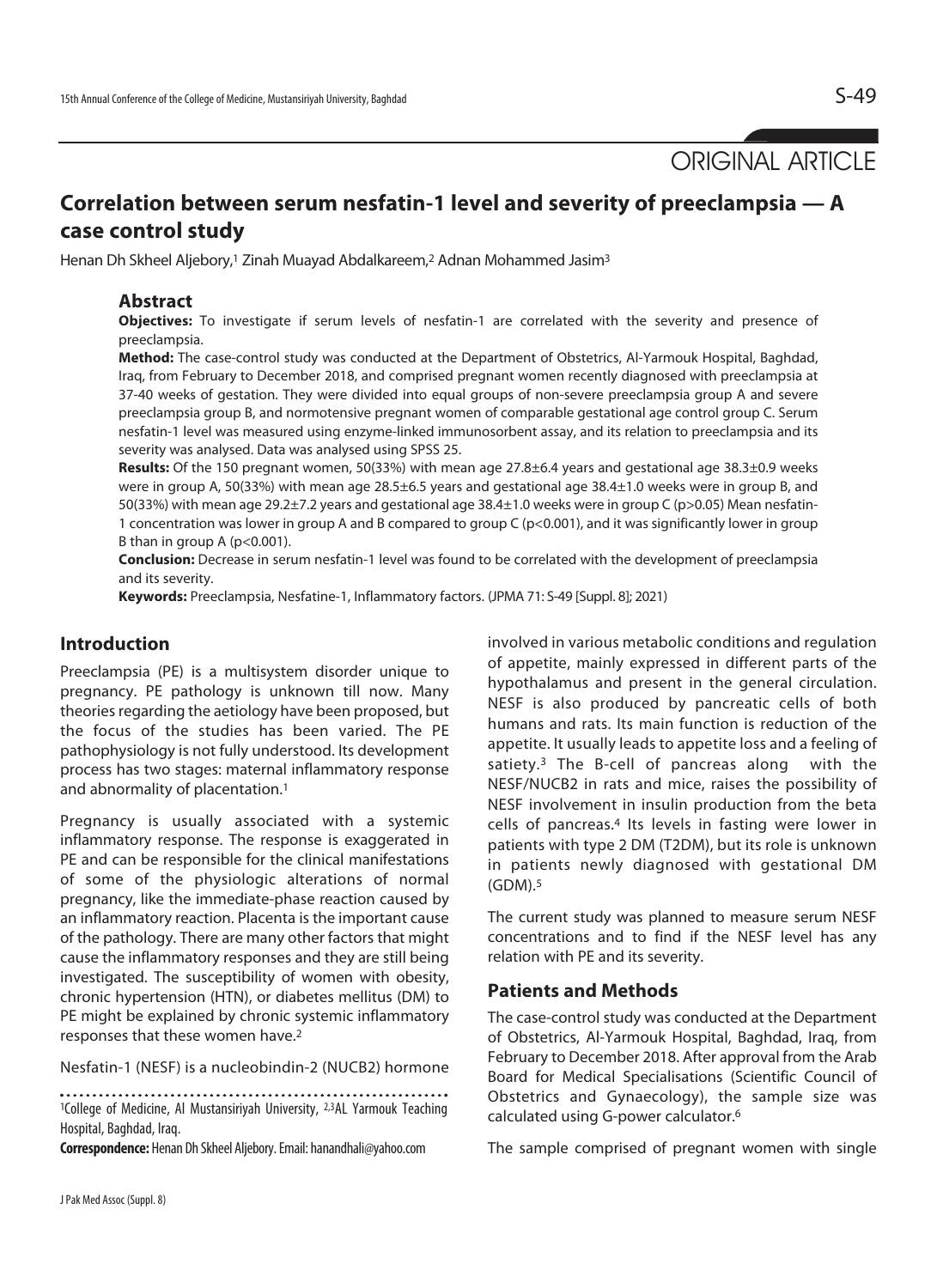viable foetus recently diagnosed with preeclampsia at 37- 40 weeks of gestation. Those excluded were pregnant women with multiple gestations, gestational HTN, nephrotic syndrome, metabolic disorder, chronic HTN, Diabetes Mellitus or epilepsy. Also excluded were smokers and those having a congenitally abnormal baby.

After taking verbal consent from the participants, they were divided into equal groups of non-severe PE group A, severe PE group B, and normotensive pregnant women of comparable gestational age control group C.

Demographic and clinical data was collected, including age, height, weight, gestational age, past obstetric and medical history. General and obstetric examinations were carried out for each participant. The body mass index (BMI) was usually measured on the basis of prepregnancy weight. Non-severe PE was diagnosed on the basis of HTN, with two readings of systolic blood pressure (SBP)  $\geq$ 140 mmHg and <160 mmHg, and/or diastolic blood pressure (DBP) >90mmHg and <110mmHg separated by a period of 4 hours, and proteinuria  $>0.3q/24h$  or  $>1+$  on dipstick in the absence of urinary tract infection after 20 weeks of gestation in a previously normotensive woman.7 Severe PE meant sustained elevation of SBP  $\geq$ 160mmHg or DBP  $\geq$ 110mmHg, or other signs of end-organ damage and significant proteinuria. SBP and DBP were usually recorded twice 4 hours apart with the patient in the sitting position. For the diagnosis of proteinuria, a urine dipstick test was used.7 Further, 8ml blood were collected from the subjects during antenatal examination or on admission for delivery for serological analysis and other investigations. Blood samples were collected in vacutainer tubes without any anticoagulant, and were then separated by centrifugation and stored at -20°C till assessment. An enzyme-linked immunosorbent assay (ELISA) (Phoenix Pharmaceuticals, Inc., Burlingame, CA) was used to measure serum NESF levels.

Data was analysed using SPSS 25. Type of delivery was

expressed as frequencies and percentages, and chisquare test was used for assessing the statistical association with PE. Continuous data was expressed as mean and standard deviation. Two-tailed analysis of variance (ANOVA) was used to compare the continuous parametric variables among the study groups.

Linear regression analysis was used to assess the amount of change in NESF caused by changes in the associated parameters.

Receiver operator characteristic (ROC) curve was used to study the parameters of NESF serums levels for the detection of PE and then its severity. P<0.05 was considered significant.

## **Results**

Of the 150 pregnant women, 50(33%) with mean age 27.8±6.4 years and gestational age 38.3±0.9 weeks were in group A, 50(33%) with mean age 28.5±6.5 years and gestational age 38.4±1.0 weeks were in group B, and 50(33%) with mean age 29.2±7.2 years and gestational age 38.4±1.0 weeks were in group C (p>0.05). While there was no significant difference among the groups regarding BMI and type of delivery, the difference was significant with respect to the birth-weight of the neonate (Table-1).

There was significant association NESF with SBP, DBP and birth-weight, triglyceride (TG), and high-density lipoprotein (HDL) (-=0.001), but not with low-density lipoprotein (LDL) and total cholesterol (Table-2). Mean NESF concentration was lower in group A and B compared to group  $C$  ( $p<0.001$ ), and it was significantly lower in group B than in group A (p<0.001).

ROC curve for serum NESF as a PE diagnostic marker suggested NESF <0.97ng/ml as the cutoff value.

ROC curve analysis was constructed for serum NESF as a diagnostic marker for PE severity. The cut-off value was 0.68ng/ml was predictive of PE severity with 94%

**Table-1:** Comparison of demographic features and gestational age at delivery, type of delivery and foetal birth-weight in the study groups.

| <b>Variables</b>                       | Control ( $n=50$ ) Mean $\pm$ SD | Pre-eclampsia                  | P-value                    |              |
|----------------------------------------|----------------------------------|--------------------------------|----------------------------|--------------|
|                                        |                                  | Non-Sever (n=50) Mean $\pm$ SD | Sever (n=50) Mean $\pm$ SD |              |
| Age (years)                            | $27.8 \pm 6.4$                   | $28.5 \pm 6.5$                 | $29.2 \pm 7.2$             | 0.545        |
| Body mass index (Kg/m <sup>2</sup> )   | $28.6 \pm 3.5$                   | $28.1 \pm 2.8$                 | $29.3 \pm 2.8$             | 0.145        |
| Gestational age (weeks); Mean $\pm$ SD | $38.3 \pm 0.9$                   | $38.5 \pm 1$                   | $38.4 \pm 1$               | 0.675        |
| Birth weight (Kg); Mean $\pm$ SD       | $3.1 \pm 0.4$                    | $3.2 \pm 0.5$                  | $2.7 \pm 0.5$              | $< 0.001$ ** |
| Type of delivery; No. (%)              |                                  |                                |                            |              |
| Normal vaginal delivery                | $30(60\%)$                       | 28 (56%)                       | 20 (40%)                   | 0.106        |
| Caesarean section                      | 20 (40%)                         | 22 (44%)                       | 30 (60%)                   |              |

\*\*<0.01 Significant by ANOVA test; SD: Standard deviation.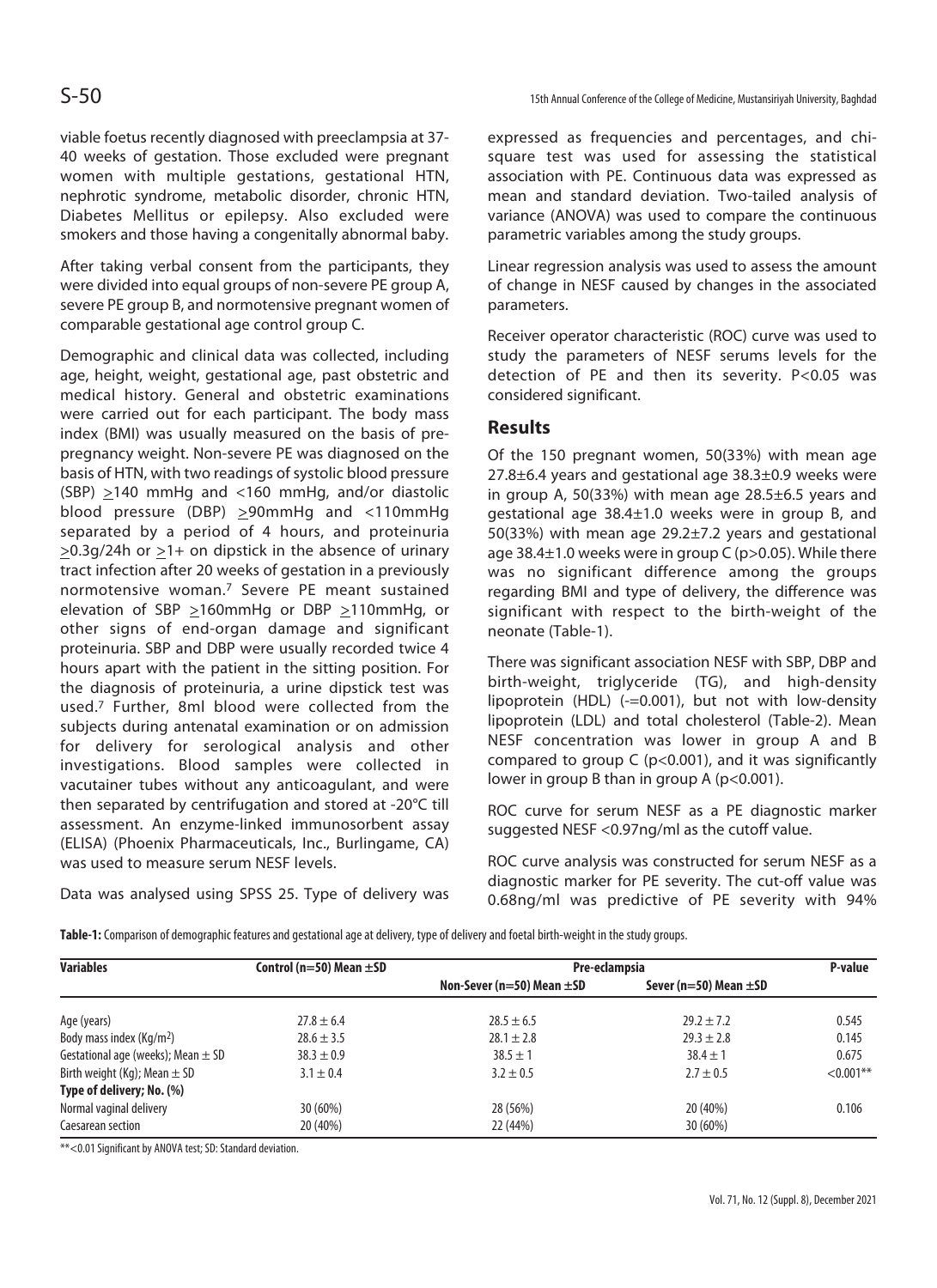| Table-2: Correlation between nesfatin-1 and other parameters. |  |
|---------------------------------------------------------------|--|
|---------------------------------------------------------------|--|

| <b>Variables</b>                     | Nesfatin-1 (ng/ml)          |                                 |            | Regression                         |              |
|--------------------------------------|-----------------------------|---------------------------------|------------|------------------------------------|--------------|
|                                      | Correlation coefficient (r) | Coefficient of determinant (r2) | P-value    | <b>Regression coefficients (B)</b> | P-value      |
| Age (years)                          | $-0.001$                    | 0.00                            | 0.986      |                                    |              |
| Body mass index (Kg/m <sup>2</sup> ) | $-0.01$                     | 0.00                            | 0.9        |                                    |              |
| Systolic Blood Pressure (mmHq)       | $-0.657$                    | 0.43                            | $< 0.001*$ | 0.003                              | 0.379        |
| Diastolic Blood Pressure (mmHq)      | $-0.714$                    | 0.51                            | $< 0.001*$ | $-0.02$                            | $< 0.001$ ** |
| Gestational age (weeks)              | 0.032                       | 0.00                            | 0.694      |                                    |              |
| Birth weight (Kg)                    | 0.237                       | 0.06                            | $0.004*$   | $-0.003$                           | 0.962        |
| Triglycerides (mg/dl)                | $-0.16$                     | 0.03                            | $0.05*$    | 0.09                               | 0.155        |
| Cholesterol (mg/dl)                  | 0.03                        | 0.00                            | 0.71       |                                    |              |
| $HDL$ (mg/dl)                        | 0.145                       | 0.02                            | 0.08       |                                    |              |
| $LDL$ (mg/dl)                        | 0.006                       | 0.00                            | 0.94       |                                    |              |

\*<0.05 significant by Pearson's bivariate correlation.

\*\*<0.01 significant by linear regression analysis; regression formula [Y= 2.234 + (-0.02 X DBP).

HDL: High-density lipoprotein, LDL: Low-density lipoprotein.

sensitivity, 70% specificity and 84% accuracy.

## **Discussion**

The current study found reduced NESF level in pregnant women diagnosed with PE. Lack of comprehensive understanding of PE pathophysiology is still impeding attempts to develop a specific medication or preventive approach.8 It is well known that PE can adversely affect intrauterine growth rate (IUGR).9 The weight of newborns was less in PE patients compared to the controls (p< 0.001).

The current study showed that serum NESF levels were associated with the development of PE and its complications. Studies have shown that obesity is a great risk factor for PE.10,11

NESF has a great role in the feeding behaviour regulation, like food intake and appetite regulation. Abaci et al.<sup>12</sup> showed the NESF levels were lower in overweight-obese children compared to control subjects, indicating that NESF can act as a link between PE and obesity. Anwar et al. showed significantly higher NESF level in obese when correlated with the group of controls.13 The current study showed that serum NESF level correlated negatively with BMI. Tsuchiya et al. showed serum NESF was correlated negatively with BMI.14 Zhao Y et al. showed NESF level correlated significantly with SBP and DBP.15 Tang et al. stated that when NESF was given after head trauma, it caused reduction of nuclear factor kapa-B and reduced the concentrations levels of tumour necrosis factor-alpha, interleukin-6 (IL-6) and IL-1b in the brain tissues in rats.16 Bonnet et al. wrote that NESF nerve cells in the hypothalamus increased during inflammatory stimulus of lipopolysacharides.17 Vitoratos experienced that the antiinflammatory role of NESF, and inflammation played a role

in PE pathology.18 Reyes et al. said that factors of metabolic syndrome were correlated with PE risk compared to the control pregnant women in Colombia.19 Osaki et al. reported that peripheral or intravenous injection of NESF increased the blood pressure of mice and rats.20

Hamedani et al. stated that there was no correlation between serum NESF level and blood pressure in obese and normal-weight groups, which is in contrast to the current findings.21 O Kovalyova et al. showed increasing NESF levels in patients suffering from essential HTN.22 Cuijuan Zhang et al. experienced no differences between PE and non-PE groups with relation to age, BMI and lipid profile, but other parameters revealed differences between the groups regarding SBP, DBP, body-weight of the baby and serum NESF, which is line with our findings.23 A Ghanbari-Niaki et al. found increased concentration of HDL induced by exercise and NESF affected by physical exercise.24 Shaikh MK et al. showed decreased serum HDL level in hypertensive pregnant women compared to normotensive pregnant women, which is in line with our study.25 Islam NA et al. said PE was associated with a significant elevation in triglyceride and fall in HDL concentration, which is also similar with the current findings.26 Enquobahrie et al. found significantly higher levels of triglycerides in PE,<sup>27</sup> and this agrees with the current study.

The current study has several limitations, including a small sample size and having been done at a single centre.

### **Conclusions**

There was a significant association between serum NESF level and PE as well as with PE severity.

**Acknowledgments:** We are grateful to Dr. Hisham Jassim